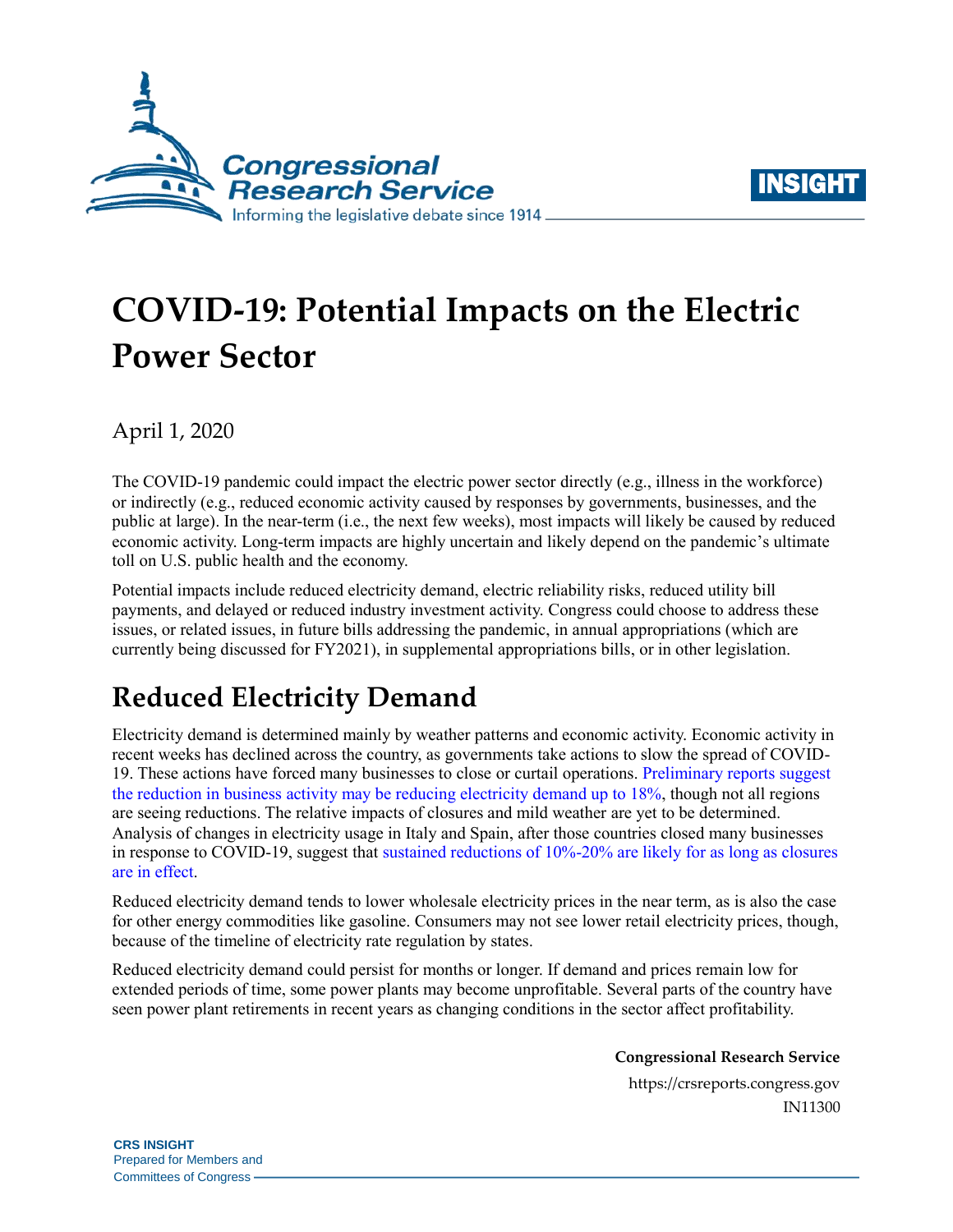COVID-19 could potentially accelerate this trend. Additionally, utilities may delay or cancel construction of new power plants.

## **Electric Reliability**

Electric grid operators are [well prepared for direct impacts of COVID-19,](https://www.nerc.com/news/Pages/Grid-Operators-Well-Prepared-for-COVID-19,-Alert-Responses-Find-.aspx) according to the North American Electric Reliability Corporation (NERC). NERC oversees electric reliability in the contiguous United States and adjacent regions of Canada and Mexico. Preparations include having a written pandemic response plan in place, and developing plans for potential supply chain disruptions. On March 23, th[e grid operator for the state of New York began housing](https://www.bloomberg.com/news/articles/2020-03-26/new-york-grid-operators-now-living-onsite-to-keep-power-flowing) some essential workers onsite to protect them from potential exposure, in an effort to ensure continued supply of electricity in the state.

[Federal guidance issued March 19](https://www.cisa.gov/publication/guidance-essential-critical-infrastructure-workforce) identifies several kinds of electric power sector jobs as "essential critical infrastructure workers." Many states that have closed non-essential businesses have used this federal guidance to determine which businesses should remain open. Essential electric power sector jobs identified by the March 19 guidance include workers who maintain and operate power plants, workers who maintain and operate transmission and distribution systems, and workers who maintain safety at nuclear power plants.

One aspect of reliability gaining special consideration in the industry is the [refueling of nuclear power](https://www.utilitydive.com/news/coronavirus-could-disrupt-normal-refueling-practices-for-nuclear-facilities/574920/)  [plants.](https://www.utilitydive.com/news/coronavirus-could-disrupt-normal-refueling-practices-for-nuclear-facilities/574920/) Refueling is a complicated process, often scheduled years in advance and requiring hundreds of specialized workers to travel to geographically dispersed power plants. Approximately [one-third of the](https://nei.org/CorporateSite/media/filefolder/resources/letters-filings-comments/letter-nei-secretary-brouillette-20200320.pdf)  [nation's nuclear fleet is scheduled for refueling](https://nei.org/CorporateSite/media/filefolder/resources/letters-filings-comments/letter-nei-secretary-brouillette-20200320.pdf) this spring. Industry officials and federal regulators are working to plan for potential adjustments to refueling schedules caused by COVID-19 impacts.

### **Reduced Bill Payments**

Electricity customers may be unable to pay their monthly electricity bills as public health closures lead to reduced revenue for businesses and reduced income for individuals. Under normal conditions, utilities and their state or local regulators put in place procedures to stop electric service to non-paying customers (these procedures are commonly known as shutoffs). [Many utilities have voluntarily suspended](https://www.utilitydive.com/news/duke-aep-dominion-among-utilities-to-halt-service-shutoffs-in-coronavirus/574171/) shutoffs and many regulators have banned shutoffs as part of their COVID-19 response. It is unclear how any resulting lost utility revenue may be addressed when normal conditions return. Revenue shortfalls are often recovered by higher electricity rates in future years, though regulators could be reluctant to increase rates if economic activity remains low.

Congress did not directly address shutoffs or utility revenues in recently enacted legislation; however, the Coronavirus Aid, Relief, and Economic Security Act, or the CARES Act [\(P.L. 116-136\)](http://www.congress.gov/cgi-lis/bdquery/R?d116:FLD002:@1(116+136)), does allow loan recipients (and other beneficiaries of financial aid issued under the law) to use funds for utility bill payments.

#### **Industry Investment Activity**

The electric power sector has been undergoing a transition over the last decade or so, characterized by changing energy sources and increasing use of distributed generation. Congress has taken some action to encourage this transition, for example by establishing tax credits to encourage the use of wind and solar. The desired direction and pace of the transition remain a topic of debate.

COVID-19 [may affect the pace of the energy transition,](https://www.greentechmedia.com/articles/read/for-clean-energy-industries-biggest-coronavirus-risk-may-be-a-damaged-economy) potentially raising issues for Congress. In the near term, companies may not be able to complete planned construction activities in time to meet deadlines for expiring tax credits for [wind,](https://crsreports.congress.gov/product/pdf/R/R43453) [solar,](https://crsreports.congress.gov/product/pdf/IF/IF10479) an[d carbon capture projects.](https://crsreports.congress.gov/product/pdf/IF/IF11455) In the long term, economic